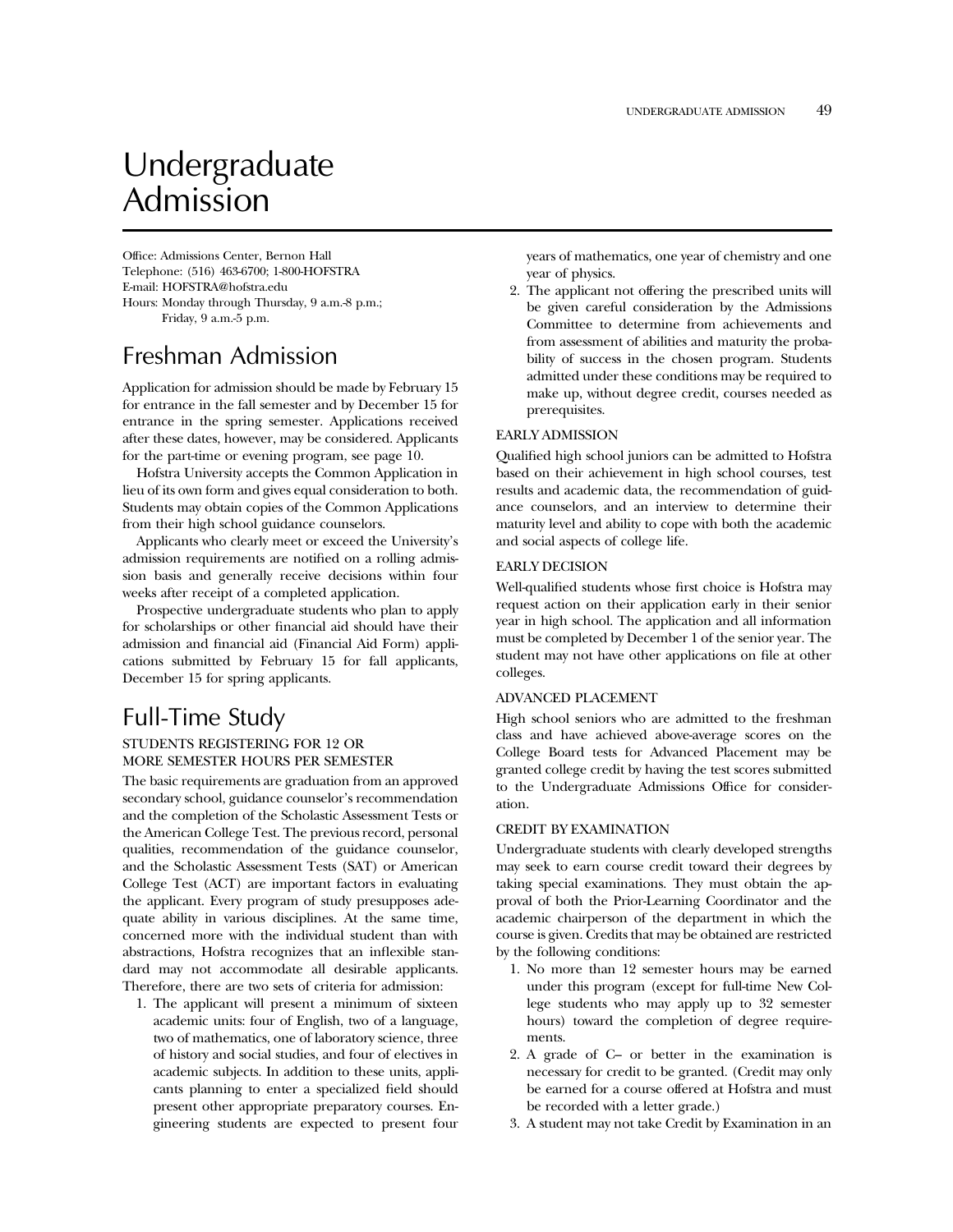elementary course in a department once he/she has received credit from an advanced course in that specific area in that department.

- 4. Students are not permitted to apply for credit by examination for a course in which they have previously enrolled on a credit or noncredit basis unless they receive permission of the appropriate academic chairperson and the appropriate academic dean.
- 5. Proficiency in a foreign language required of degree candidates may not be acquired through this program or through CLEP.
- 6. Credits earned under this program may be considered credits taken in residence at Hofstra.
- 7. Credits earned do not count in the determination of a student's full-time or part-time status.

In addition, a student may earn up to 30 semester hours of course credit by taking standard written examinations such as the College-Level Equivalency Program (CLEP) or the New York State College Proficiency Examinations (NYSCPE). For credit to be granted, however, the student must receive an above average score, must have taken the examination *prior* to the start of the junior year and must file the written approval of his/her major department with the Prior-Learning Coordinator.

The *total* semester hours earned under the Credit by Examination, Credit for Prior Learning and other written standardized testing programs may *not* exceed 60 credits.

Students may obtain further details and application forms from the Office of Prior Learning, HCLAS Dean's Office. There is a fee for taking these examinations, see page 25.

#### CREDIT FOR PRIOR LEARNING

This program is intended primarily for persons 25 years of age and older. It permits students to seek undergraduate credit for college-level knowledge that has been acquired in nontraditional ways. An interested student should first apply to the Coordinator of the Prior-Learning Program, HCLAS Dean's Office. If the Coordinator approves the application, the appropriate department(s) will be requested to assess the student's knowledge. The method of assessment may be decided by department policy or may be determined after consultation with the student.

Credits which may be earned in this program are restricted by the following conditions:

- 1. Credit is awarded for particular courses or elective areas of study offered at Hofstra; credit is not awarded for life experience in general.
- 2. Prior-learning credit is normally granted with the Pass grade. If a letter grade is necessary to meet graduation requirements, or if the student wishes to apply this credit toward major requirements, special permission of the department in which the course is given and the approval of the appropriate academic dean must be obtained.
- 3. Credits earned in the Prior-Learning Program may not exceed 50 percent of the required number of major credits, may not exceed 50 percent of the required number of minor credits and may not

exceed a total of 60 credits in a baccalaureate degree. The total allowed for an associate degree is 30 credits. On the average, however, six credits have been awarded.

- 4. Prior-learning credits granted in other institutions may not be transferred to Hofstra except in cases where a formal agreement exists between Hofstra and the other institution.
- 5. Credit will be entered on the student's record only after a minimum of 18 semester hours with at least a 2.0 average in residency at Hofstra have been completed. These 18 credits may not be counted toward a student's last 30 semester hours in a degree program.
- 6. Credits earned under this program may not be considered credits taken in residence at Hofstra.

The *total* semester hours earned under Credit by Examination, Credit for Prior Learning and other written standardized testing programs may *not* exceed 60 credits. There is a fee for earning credits in this program, see page 25.

# ARMY COOPERATIVE EDUCATION PROGRAM

Students who meet Hofstra's admission requirements can be admitted to the University before they enlist in the Army. The University Advisement Office, working with the Military Science Department, provides the student with counseling on Army courses that may be applied to his or her college program of study. Appropriate college credits earned while in the Service are transferred to Hofstra. Upon discharge from the Army, the student enters Hofstra with advanced standing.

#### PROCEDURE FOR ADMISSION

- 1. Write or call the Undergraduate Admissions Office, Admissions Center (516) 463-6700, for application forms.
- 2. Admission interviews are recommended. The applicant should write or call for an appointment.
- 3. Applicants must take the Scholastic Assessment Tests as administered by the College Entrance Examination Board\* or the American College Test† at one of the times specified and have the scores sent directly to Hofstra University.
- 4. For advisement purposes, students are urged to submit the College Entrance Examination Board English Achievement Test scores.

Applicants for mathematics, engineering and sci-

<sup>\*</sup> The College Entrance Examination Board (address: Box 592, Princeton, New Jersey 08540) will send free of charge to any school or individual a copy of its *Bulletin of Information—College Board Admissions Tests,* which contains full data concerning application to take the test, fees and examination centers. This information is also available at the candidate's high school guidance office.

<sup>†</sup> Information on the American College Test may be received by writing to: Registration Department, American College Testing Program, P.O. Box 414, Iowa City, Iowa 52240.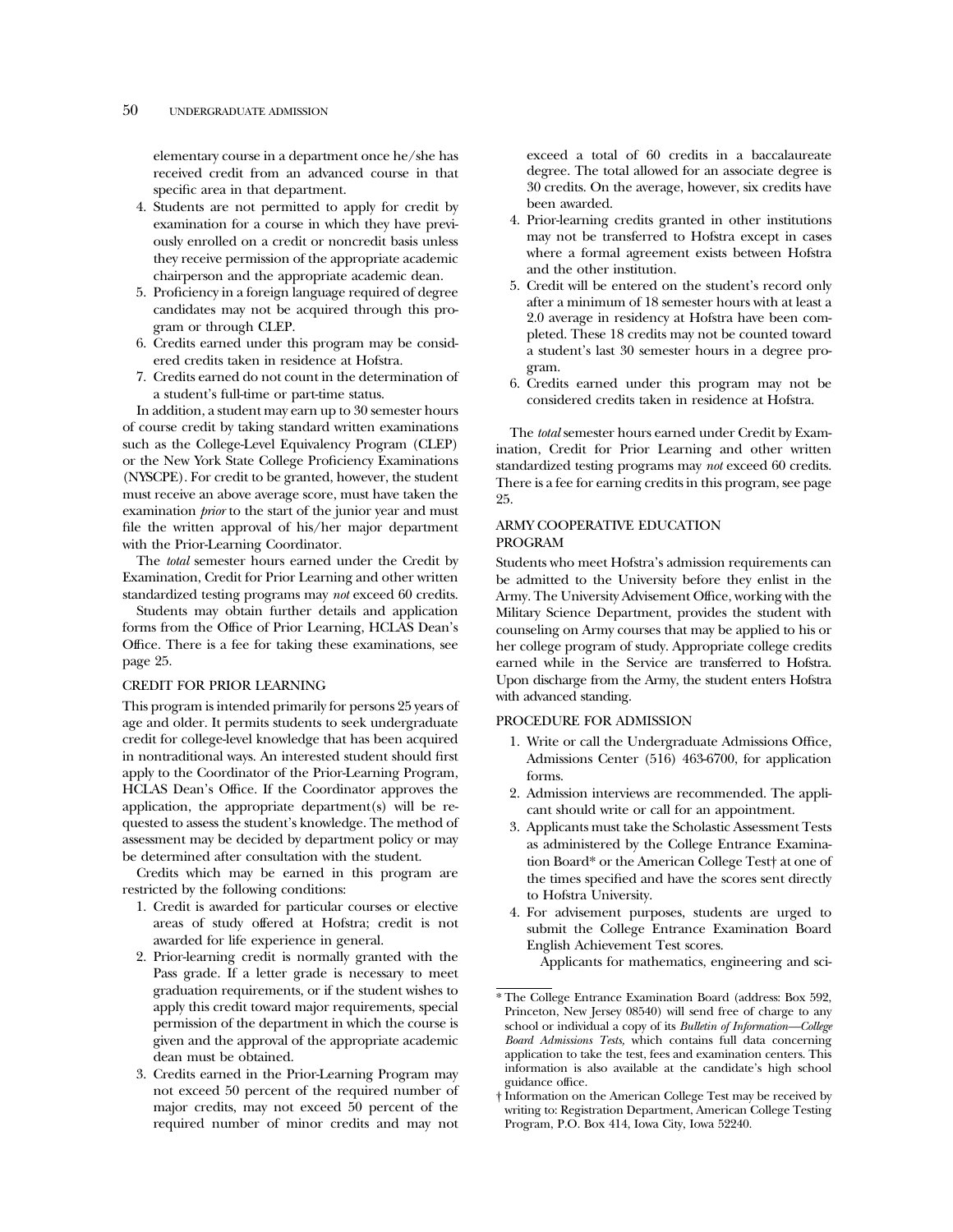ence programs are urged to submit the College Entrance Examination Board Mathematics I Achievement Test scores.

- 5. Upon notification of acceptance by the University and before planning a program of study, the student must return the Candidate Reply Form with the tuition deposit of \$250 in check or money order payable to Hofstra University. When registering for the semester for which the student has been admitted, the deposit will be credited toward tuition.
- 6. The tuition deposit (except for Early Decision candidates) is refundable if the Director of Undergraduate Admissions receives written notification of withdrawal on or before January 15 (for spring applicants), or before June 1 (for fall applicants) of the year for which the student has been accepted.
- 7. Resident applicants should mail the Residence Hall Application to the Director of Residential Life with the \$100 room reservation fee at the same time that the Candidate Reply Form and the tuition deposit are sent to the Director of Undergraduate Admissions. This fee will be deducted from the total residence hall fees for the semester. Refunds are given within the limitations stated in the Residence Halls License Agreement.
- 8. Each student is responsible for meeting all requirements and stipulations set forth by the Admissions Committee at the time of admission and in the Hofstra University *Bulletin* in force at the time of initial enrollment.

#### SPECIAL ADMISSIONS

#### New Opportunities at Hofstra (NOAH)

Students whose high school records have not proven adequate for admission to Hofstra but who have ability and meet the qualifications may apply to the New Opportunities at Hofstra (NOAH) program. See page 291.

#### SCHOOL FOR UNIVERSITY STUDIES

Students with above-average ability who have not achieved their potential in high school will be considered for admission into the Freshman Division. See page 117.

Students who have been diagnosed as learning disabled and show above-average intellectual ability may be considered for admission into the PALS program, a component of the Freshman Division. See page 118.

#### Superior High School Students

Superior high school students are invited to take one or two courses at Hofstra while in their senior year. Basic requirements for admission are: top 20 percent of their class, a combined score of 1000 or better in the College Entrance Examination Board Scholastic Assessment Tests, and a recommendation from the high school principal or guidance counselor. These courses may be taken during the fall or spring semesters or summer sessions.

Additional information may be obtained by writing or calling the Undergraduate Admissions Office at (516) 463-6700.

# Part-Time Study

Students are admitted only as undergraduate part-time students qualified to study for degrees. However, enrollment is open to students who wish to study only in specific areas if they meet admissions and course requirements. Applications are made to the Admissions Office.

The following categories of students are not normally admitted to study:

- 1. students not in good standing or dropped from their previous college;
- 2. students dropped from Hofstra University;
- 3. students refused admission as full-time candidates;
- 4. students who do not have a high school diploma or the equivalent.

# Transfer Admission

### FULL-TIME STUDY

Students who wish to transfer from other colleges to the full-time program at Hofstra will normally be considered primarily on the basis of prior college work. Transfer applicants with less than 24 credits of college work are normally expected to meet the University's standards for freshman admission and will be required to submit high school transcripts and SAT or ACT scores.

Transfer applicants must ask their previous college (or colleges) to forward an official transcript of their college record(s) to the Dean of Admissions at Hofstra. Failure to list on the application form all institutions of higher learning attended is considered cause for dismissal from the University. Students interested in teacher education need to also apply to the Department of Curriculum and Teaching for admission. See page 163.

Credits earned at junior and community colleges (i.e., institutions not offering a baccalaureate degree) are limited for graduation credit to 64 semester hours with the following exceptions:

engineering science programs, 69 credits

business administration programs, 65 credits.

**NOTE**: switching schools and/or majors may entail loss of credit. For students transferring into the B.S. in Education-

Teaching of Secretarial and Office Subjects, see page 330.

# PART-TIME STUDY

Transfer students applying for admission to part-time study must have official transcripts of their records from *all* previous institutions attended sent to the Admissions Office. An interview with an adviser may be required. No more than 64 semester hours may be transferred from junior or community colleges with the following exceptions:

engineering programs, 69 credits

business administration programs, 65 credits

**NOTE:** switching schools and/or majors may entail loss of credit. A grade-point average of at least 2.0 for all course work attempted at all other fully-accredited institutions, or special permission, is required for consideration for ad-

mission. During the student's first semester in attendance,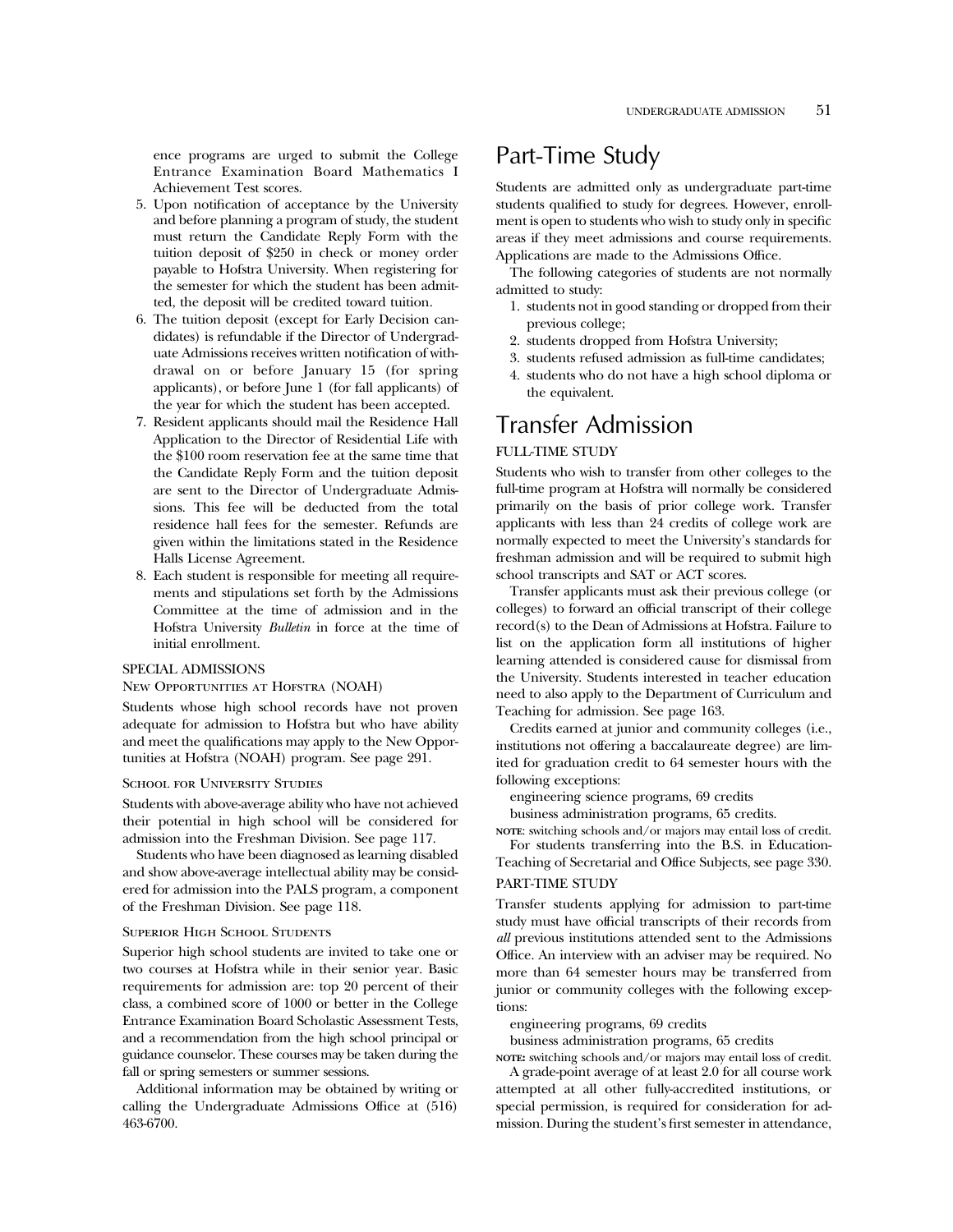the Admissions Office will officially review and post all transfer credit to the student's permanent academic record.

### ADVANCED STANDING POLICY

- 1. Advanced standing will be granted for appropriate courses completed at previous institutions of higher learning in accordance with the ratings contained in the current *Report of Credit Given by Educational Institutions* of the American Association of Collegiate Registrars and Admissions Officers.
	- a. Appropriate courses completed with a minimum grade of C– or the equivalent at fully-accredited institutions are transferable. Grades attained at another institution are not recorded on the Hofstra record and are not included in the grade-point average to meet graduation requirements.
	- b. Upon completion of at least 30 semester hours at a fully-accredited institution, transfer credit will be granted for appropriate courses with D and D1 grades for a total of 9 semester hours providing the student has a final cumulative grade-point average of 3.0 or better at this previous institution.
	- c. Course credit: appropriate courses completed at fully-accredited institutions with a grade of D or the equivalent will be considered for course credit without semester hour value. These may not apply toward the total number of credits needed for graduation.
	- d. Appropriate courses completed with a minimum grade of B– or the equivalent at partially-accredited institutions are transferable.
	- e. C– grades will be acceptable for transfer credit from partially-accredited schools provided that a student has a grade-point average of 3.2 or better and has completed at least 30 credits at that institution.
	- f. An ''appropriate'' course is one which might logically be a part of the course of study offered at Hofstra University.
	- g. An inappropriate course is one which would not be found in the Hofstra curriculum. The following is a partial list of typical inappropriate courses: theology courses in denominational colleges, manual training, television repair, building construction and embalming.
	- h. The semester hours of advanced standing allowed a transfer will not necessarily apply to the major selected by the student.
	- i. A maximum of 64 semester hours is transferrable from a junior or community college with the following exceptions:

engineering programs, 69 credits

business administration programs, 65 credits.

j. A maximum of 8 credits in physical education skills courses may be applied toward graduation requirements. However, credit for the same numbered skills course taken *more* than *twice* will not be applicable toward graduation.

- k. The amount of transfer credit per course shall not exceed the amount of semester hour credit allowed at the credit granting institution.
- l. Credits earned at institutions on quarter or term systems shall be prorated with the semester system.
- **NOTE:** switching schools and/or majors may entail loss of credit. 2. As many as 30 elective credits graded on a pass/fail basis from another accredited institution may be transferred to Hofstra.

Students transferring to Hofstra with more than 30 credits graded on a pass/fail basis must have the approval of the Undergraduate Academic Affairs Committee. For these students, courses graded pass/fail shall not exceed fifty percent of the total credit hours required for the degree.

- 3. Upon request, subject to approval, college credit may be granted for military, Vista and Peace Corps service by applying for credit for prior learning.
- 4. A maximum of 30 credits will be granted for aboveaverage scores achieved in CLEP, AP and NYSCPE. Advanced standing is not granted for the following: experience, work, professional schools (law, dentistry, etc.), correspondence courses, military service schools, College Entrance Examination Achievement Tests, and the college level G.E.D.
- 5. Candidates wishing admission with advanced standing on the basis of nontraditionally acquired prior learning should consult the Office of Prior Learning, HCLAS Dean's Office for information on assessment procedures. Credit granted through such assessment will be formally recorded only after a minimum of 18 semester hours of credit with a minimum 2.0 average have been completed in residence at Hofstra.

# COMPLETION OF BACCALAUREATE DEGREES—RESIDENCE REQUIREMENT

Transfer students who expect to earn Hofstra degrees must meet the University residency requirements. At least 15 semester hours in the major field of study and the last 30 hours (the 15 hours need not be included within the last 30 hours) must be completed at Hofstra for the Bachelor of Arts, Bachelor of Business Administration, Bachelor of Science and Bachelor of Engineering.

The Bachelor of Arts and certain other bachelor's programs in Hofstra College of Liberal Arts and Sciences also require at least three semester hours in residence, not necessarily within the last 30 hours, of core course work toward each divisional core course requirement. (For core courses, see page 78; for the B.A., B.F.A. and some of the B.S. programs also require core courses, including advanced standing regulations specific to it, see pages 74-79; for other bachelor's degree programs, see Index and alphabetical listings.)

For the B.B.A. core course requirements, see page 97. For the Bachelor of Science in Education, the last 30 semester hours must be completed at Hofstra, and the